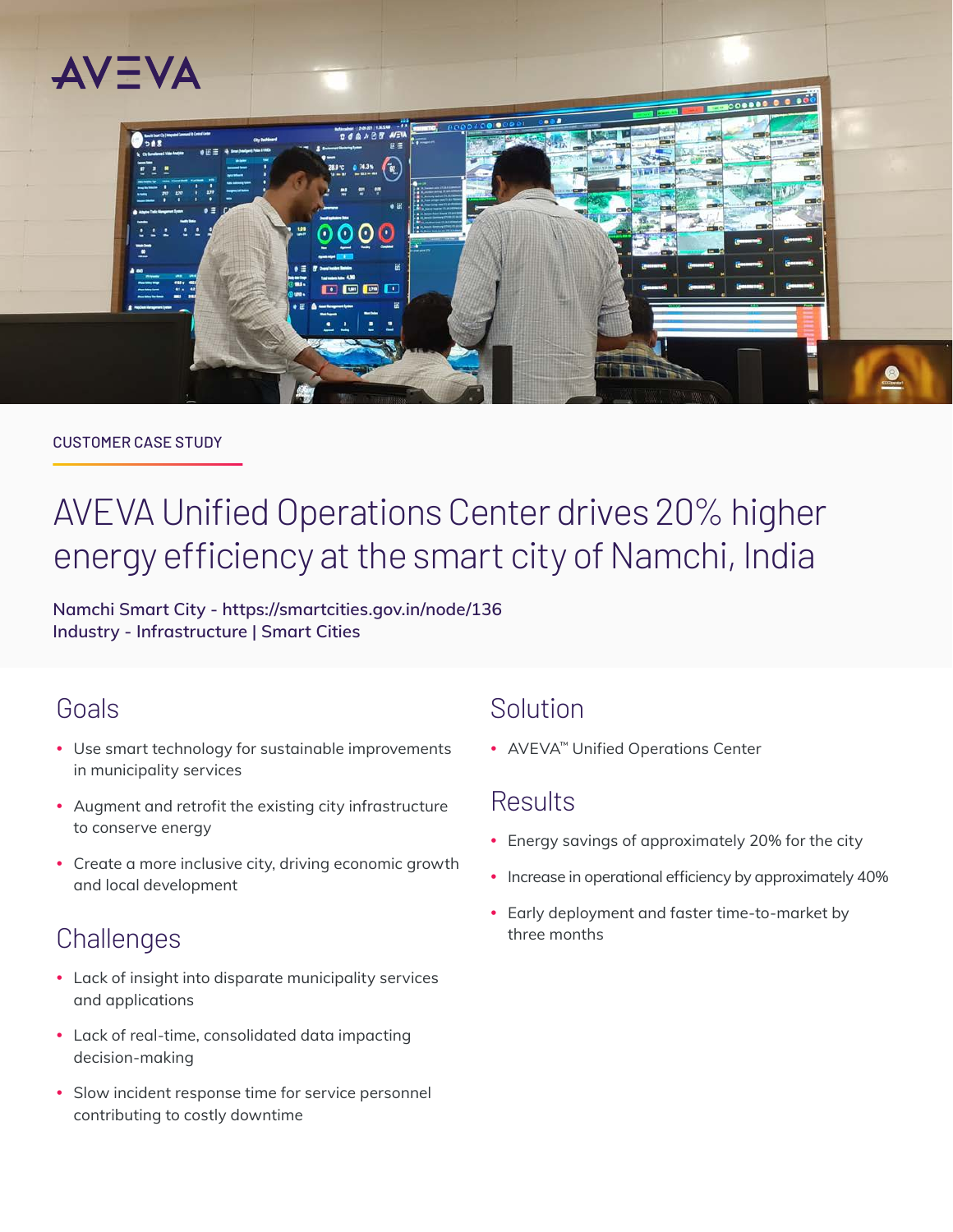# Namchi, smart city

**Namchi**, which means "sky-high" in Sikkimese, is nestled among the hills of Sikkim in northeast India and is the second most populated district of the state. At an elevation of 5500 feet, the city has commanding panoramic views of the snow-capped mountains and vast stretches of rolling hills below. It attracts flocks of visitors who come for the unmatched views of the Rangeet valley and the Kanchenjunga, the third-highest mountain in the world. Namchi is also one of 100 cities recognized in India's Smart City Mission.

### **Indian Smart Cities initiative**

With US \$13 billion in backing, the Indian Smart Cities Mission was launched by the Indian Government in 2015, focused on supporting investments in technology to drive sustainable, economic, and urban growth for 100 model cities around the country. Successful cities such as Namchi were selected following completion of the country-wide Smart Cities challenge, where entrants are invited to envision how they foresee harnessing the potential of data to increase the quality of life and address complex urban and environmental challenges.

#### **Namchi sets a new standard in digital acceleration and innovation**

To foster innovative, sustainable, and resilient development for the city, Namchi worked with AVEVA to develop an Integrated Cross-city Command Centre (ICCC) and technology platform, comprising a range of internet of everything (IoE), artificial intelligence (AI), and internet of things (IoT) solutions to centralize and optimize energy-efficient sustainable management of the city.

AVEVA's Unified Operations Center smart city template is the digital backbone of the ICCC, helping the city realize sustainable improvements in energy efficiency and quality of life, with controlled city traffic, smart street lighting, city pollution monitoring and control, smart surveillance, and a Wi-Fi-enabled community notification service.

The city's multiple subsystems are integrated, monitored, and controlled in a central location leveraging AVEVA's Unified Operations Center template.

This helps provide end-to-end visibility for the city and optimize critical infrastructure use while mitigating costly system downtime, optimizing energy resources, and reducing maintenance call-outs. Equally important was the enhancement of civic life and wellbeing for the city's expanding population.

Key to the deployment was the simple to use Graphical User Interface, which helped ensure multiple data sources were consolidated in real time and shared with multi-site teams. It also ensured transparency into critical KPIs, so incidents are identified and tracked to closure. Remote teams are able to monitor data on mobile devices and take timely corrective action.

Greater insight into critical city infrastructure and assets is also instrumental in the project's success, helping ensure their longevity, reliability, and optimum usage rates. AVEVA also worked with technology partner, Krystal Integrated Systems, and a variety of OEMs on the deployment of the project.

"We are extremely excited to be working with AVEVA to set a new standard in smart city innovation. The Integrated Command Center will allow us to revolutionize our civic management, optimize energy usage and improve the quality of life for our citizens."

**Nagaraju Mamillapalli** Krystal Integrated Systems Pvt Ltd,Namchi Smart City

**-**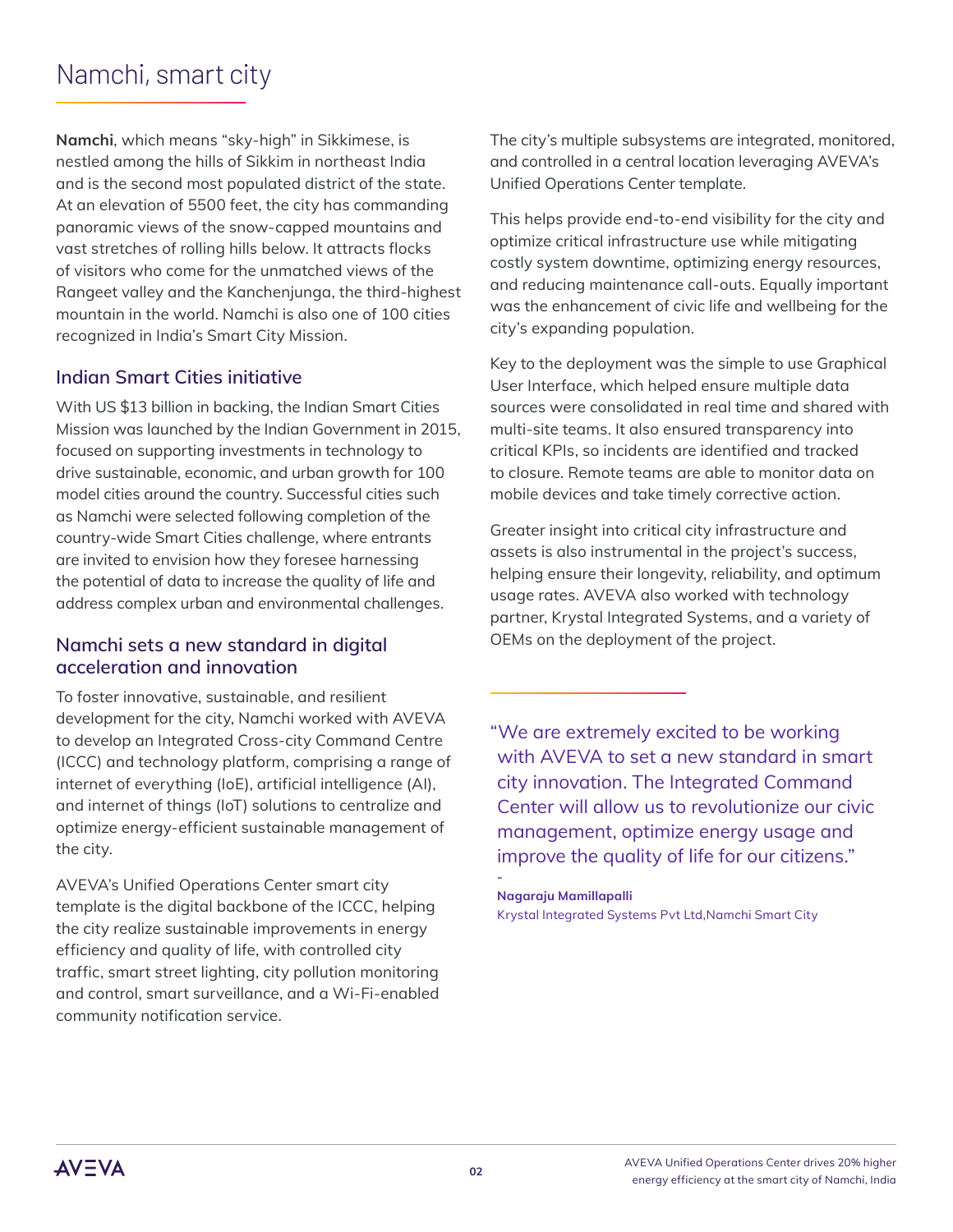

### **A System of Systems approach revolutionizes city and civic management**

Based on a "Systems of Systems" approach, AVEVA Unified Operations Center brings together both process and non-process information sources, including HMI/ SCADA, analytics, cameras, GIS maps, and ERP systems. As a result, disparate teams can more easily collaborate in real time, enhancing business agility and response times, while ensuring optimum management and efficiency of critical resources.

For Namchi, because the Unified Operations Center installation consolidated a multitude of civic and field application inputs, the team realized new levels of efficiency, including:

- Energy savings of approximately 20%
	- · With automated smart street lights, buildings, and other civic sites with integrated set points and thresholds, the team managed and minimized city energy consumption.
- Increase in operational efficiency by approximately 40%, with several critical civic service KPIs and notifications enabling teams to take immediate corrective preventive action
	- · By integrating multiple level KPIs, notifications, and incident management within workflows, the solution enables city administrators to mitigate potential risk to the community with timely corrective action.
	- · Maintenance and call-out times and costs were also drastically reduced, with teams able to better predict asset issues and maintenance requirements in advance.
- Faster time-to-market by three months
	- · The Unified Operations Center template ensured the solution was designed and deployed quicker than originally forecasted while avoiding extended implementation and manual interventions.